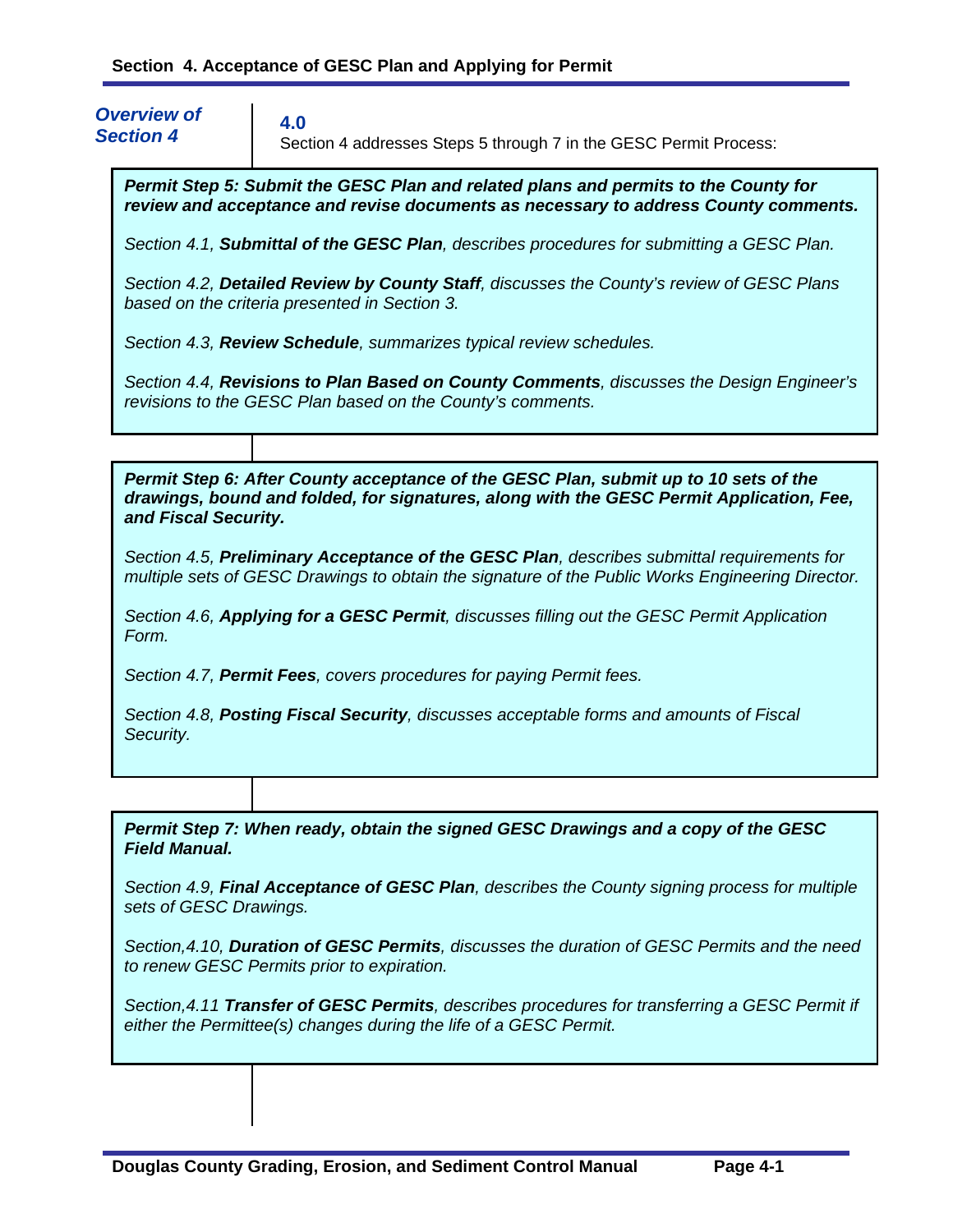|                                                | Permit Step 5: Submit the GESC Plan and related plans and permits to the<br>County for review and acceptance and revise documents as necessary to<br>address County comments.<br>Sections 4.1 through 4.4 discuss Step 5.                                                                                                                                                                                                                                                                                                                                                                                                                                                           |
|------------------------------------------------|-------------------------------------------------------------------------------------------------------------------------------------------------------------------------------------------------------------------------------------------------------------------------------------------------------------------------------------------------------------------------------------------------------------------------------------------------------------------------------------------------------------------------------------------------------------------------------------------------------------------------------------------------------------------------------------|
| <b>Submittal of</b><br>the GESC<br><b>Plan</b> | 4.1<br>After the GESC Plan has been prepared according to the requirements of<br>Section 3, the drawings and report, along with the related plans and permits<br>discussed in Section 2, shall be submitted to Public Works Engineering.                                                                                                                                                                                                                                                                                                                                                                                                                                            |
| <b>Detailed Review</b><br>by County Staff      | The GESC Plan shall be submitted first along with appropriate review fees.<br>The GESC Permit Application Form, Permit<br>Fee, and/or Fiscal Security shall be submitted<br>only after the GESC Plan is reviewed and<br>accepted.<br>4.2<br>The GESC Plan will be reviewed with an eye<br>toward the effectiveness of the overall Plan.<br>The appropriateness, timing, and placement of<br>the proposed erosion and sediment controls will                                                                                                                                                                                                                                         |
|                                                | County Staff provides a<br>be reviewed.<br>detailed review.                                                                                                                                                                                                                                                                                                                                                                                                                                                                                                                                                                                                                         |
|                                                | After review, written comments will be provided to the applicant.                                                                                                                                                                                                                                                                                                                                                                                                                                                                                                                                                                                                                   |
| <b>Review</b><br><b>Schedule</b>               | 4.3<br>Approximate review periods are indicated on the GESC Permit Process flow<br>chart shown in Section 1. Typically, written                                                                                                                                                                                                                                                                                                                                                                                                                                                                                                                                                     |
|                                                | review comments will be provided by Public<br>Any incomplete submittal<br>Works Engineering within 45 business days of<br>shall be returned to the<br>receiving GESC Plans, whether referred from<br><b>Design Engineer. This</b><br>the Douglas County Department of Community<br>process shall be repeated<br>ation<br>Development (Planning) or submitted directly<br>until a complete plan set is<br>to Public Works Engineering. Written<br>submitted to Public Works<br>comments on resubmittals are also provided<br>Engineering, and then a<br>within 14 business days of receiving the<br>detailed review shall start.<br>revised plans and the summary of how<br>previous |
|                                                | comments were addressed.                                                                                                                                                                                                                                                                                                                                                                                                                                                                                                                                                                                                                                                            |
|                                                | The length of time required to achieve<br>final County acceptance is directly<br>related to the level of accuracy,<br>concurrence with Douglas County<br>design and construction criteria and<br>standards, and the thoroughness of<br>addressing written review comments.                                                                                                                                                                                                                                                                                                                                                                                                          |
|                                                | Example of GESC Plans.                                                                                                                                                                                                                                                                                                                                                                                                                                                                                                                                                                                                                                                              |

*Example of GESC Plans.*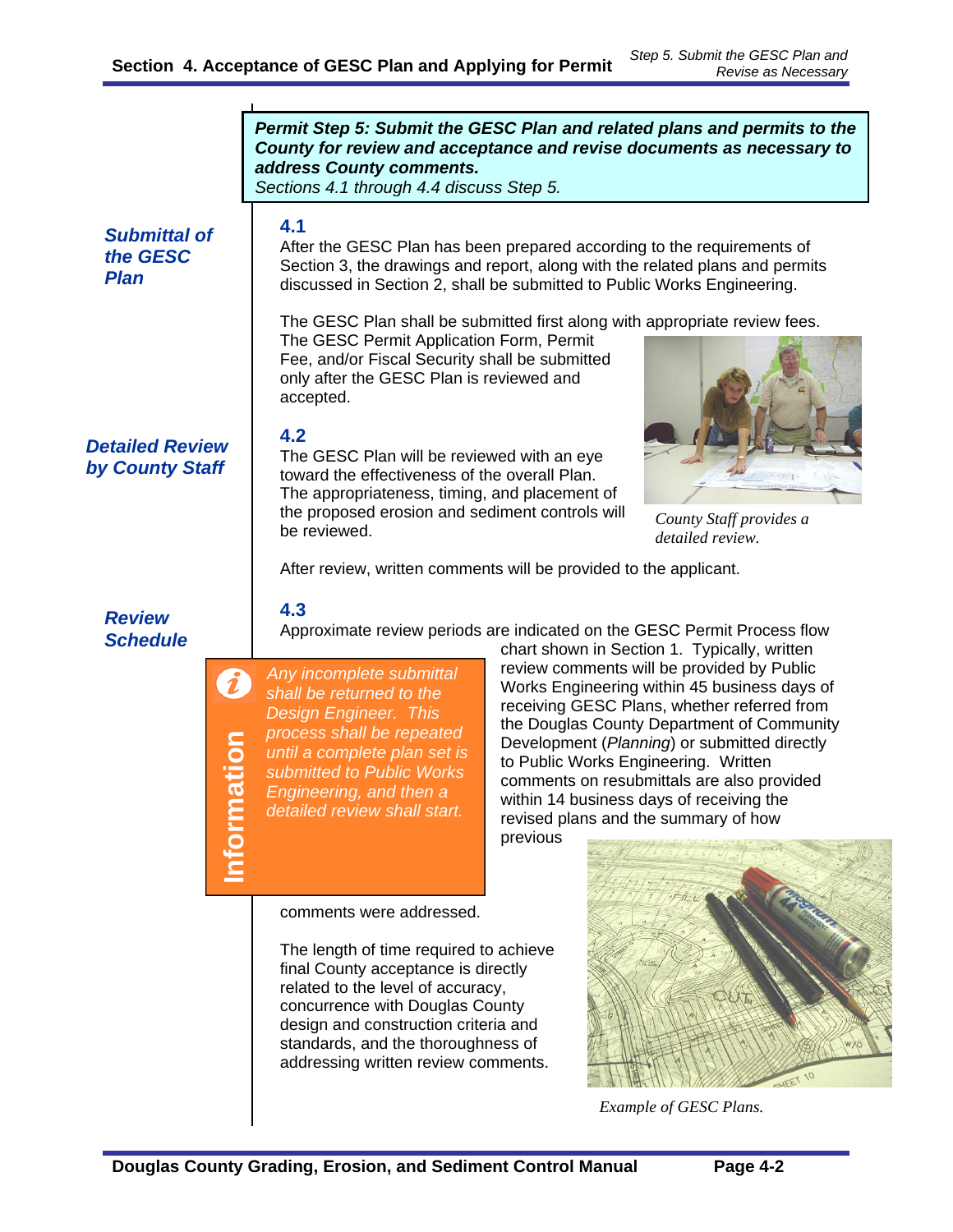| <b>Revisions to</b><br><b>Plan Based on</b><br><b>County</b><br><b>Comments</b>                                                                                                                                                                                                                                                                                                                                                                                                                                                                                                                                                                                                                                                                                                                                                                                                                                                                                                                      |  | 4.4<br>GESC Plan review comments are to be addressed by the applicant and the<br>revised GESC Plan resubmitted to the County for a follow-up review. |                                                                                                                                                                                                                                                                                                                           |                                                                                                                                                                                                                                                                                                                               |  |
|------------------------------------------------------------------------------------------------------------------------------------------------------------------------------------------------------------------------------------------------------------------------------------------------------------------------------------------------------------------------------------------------------------------------------------------------------------------------------------------------------------------------------------------------------------------------------------------------------------------------------------------------------------------------------------------------------------------------------------------------------------------------------------------------------------------------------------------------------------------------------------------------------------------------------------------------------------------------------------------------------|--|------------------------------------------------------------------------------------------------------------------------------------------------------|---------------------------------------------------------------------------------------------------------------------------------------------------------------------------------------------------------------------------------------------------------------------------------------------------------------------------|-------------------------------------------------------------------------------------------------------------------------------------------------------------------------------------------------------------------------------------------------------------------------------------------------------------------------------|--|
| All third resubmittals<br>are charged 50% of<br>the initial submittal<br>fee. Resubmittals<br>Information<br>following a<br>"conditional<br>approval" require no<br>fee.                                                                                                                                                                                                                                                                                                                                                                                                                                                                                                                                                                                                                                                                                                                                                                                                                             |  |                                                                                                                                                      | The applicant shall submit a letter or<br>memorandum with the revised<br><b>GESC Plan summarizing how</b><br>each review comment was<br>addressed.<br>If review comments are not<br>addressed, the GESC Plan will<br>not be accepted, and written<br>comments will again be provided<br>to the applicant. This cycle will | Applicants are encouraged to call or<br>meet with County Staff to discuss any<br>questions they have regarding the<br>County's review comments or the<br>applicant's proposed responses prior to<br>resubmitting the GESC Plan. This may<br>help to resolve issues quickly and<br>avoid multiple reviews and<br>resubmittals. |  |
|                                                                                                                                                                                                                                                                                                                                                                                                                                                                                                                                                                                                                                                                                                                                                                                                                                                                                                                                                                                                      |  |                                                                                                                                                      | be repeated as many times as necessary for the applicant to fully<br>address the County's review comments to the satisfaction of County<br>staff.                                                                                                                                                                         |                                                                                                                                                                                                                                                                                                                               |  |
| Permit Step 6: After Preliminary Acceptance of the GESC Plan, submit<br>up to 10 sets of the GESC Drawings, bound and folded, for signatures,<br>along with the GESC Permit Application, Permit Fee, and Fiscal<br>Security.<br>Sections 4.5 through 4.8 discuss Step 6.<br>4.5<br><b>Preliminary</b><br>When all GESC Plan review comments are addressed, the applicants will be<br><b>Acceptance of</b><br>notified by the County that the GESC Plan is preliminarily accepted (final<br>the GESC Plan<br>acceptance occurs when additional copies of the GESC Drawings are<br>submitted to the County and signed by the Public Works Engineering<br>Director). The County will require 3 stamped and signed GESC Drawing sets<br>in addition to the number of sets that the applicant(s) need signed by the<br>County (up to 10 sets).<br>Each set of GESC Drawings shall be signed and stamped by a Professional<br>Engineer registered in the State of Colorado, bound and stapled, then folded |  |                                                                                                                                                      |                                                                                                                                                                                                                                                                                                                           |                                                                                                                                                                                                                                                                                                                               |  |
|                                                                                                                                                                                                                                                                                                                                                                                                                                                                                                                                                                                                                                                                                                                                                                                                                                                                                                                                                                                                      |  |                                                                                                                                                      | Once Public Works Engineering has notified the applicants that the GESC Plan is<br>accepted, the applicants shall submit the following documents to the County:                                                                                                                                                           |                                                                                                                                                                                                                                                                                                                               |  |
|                                                                                                                                                                                                                                                                                                                                                                                                                                                                                                                                                                                                                                                                                                                                                                                                                                                                                                                                                                                                      |  | $(4.5)$ .                                                                                                                                            | 1. Specified number of copies of GESC Drawings, signed and stamped by the                                                                                                                                                                                                                                                 | Design Engineer, bound and stapled, and folded to 9 x12 inches (see Section                                                                                                                                                                                                                                                   |  |
|                                                                                                                                                                                                                                                                                                                                                                                                                                                                                                                                                                                                                                                                                                                                                                                                                                                                                                                                                                                                      |  |                                                                                                                                                      | 2. Completed GESC Permit Application (see Section 4.6 and Appendix J).<br>3. Permit fees paid in accordance with Section 4.7.<br>4. Fiscal Security provided in accordance with Section 4.8.                                                                                                                              |                                                                                                                                                                                                                                                                                                                               |  |
|                                                                                                                                                                                                                                                                                                                                                                                                                                                                                                                                                                                                                                                                                                                                                                                                                                                                                                                                                                                                      |  |                                                                                                                                                      |                                                                                                                                                                                                                                                                                                                           | 5. Temporary Construction Access Permit application, with associated Permit Fee                                                                                                                                                                                                                                               |  |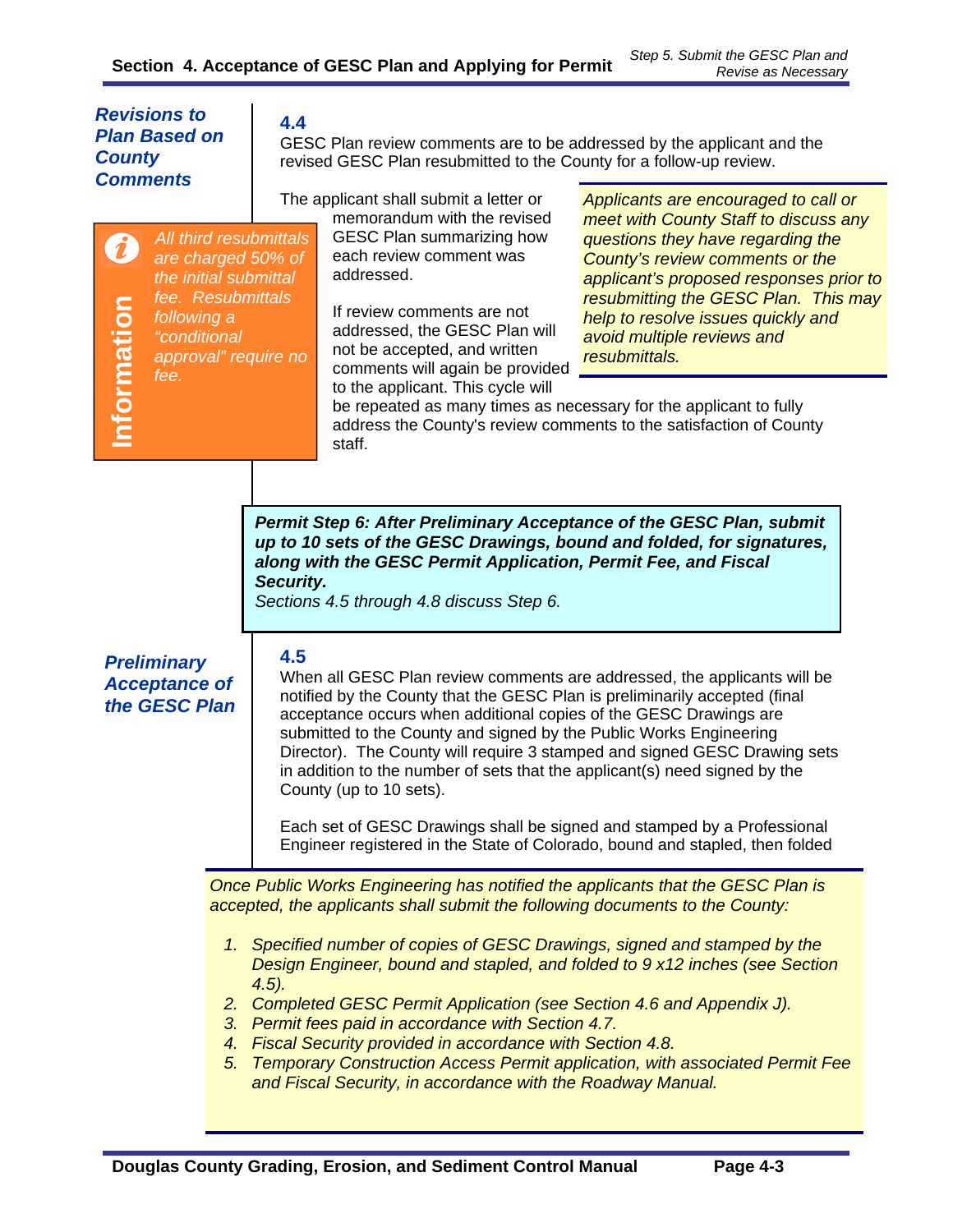| <b>Preliminary</b><br><b>Acceptance of</b><br>the GESC Plan,<br>continued | to 9 x 12 inches. The folded GESC Drawings shall be submitted to the<br>County along with the GESC Report, GESC Permit Application, Permit Fee,<br>and Fiscal Security, described in Sections 4.5 through 4.8.                                                                                                                                                                                                                                                                                                                                                               |
|---------------------------------------------------------------------------|------------------------------------------------------------------------------------------------------------------------------------------------------------------------------------------------------------------------------------------------------------------------------------------------------------------------------------------------------------------------------------------------------------------------------------------------------------------------------------------------------------------------------------------------------------------------------|
| <b>Applying for a</b><br><b>GESC Permit</b>                               | 4.6<br>Once Public Works Engineering has notified the applicants that the GESC<br>Plan is accepted, the applicants may apply for a GESC Permit. The<br>information required on the Temporary Batch Plant or Standard GESC Permit<br>Application shall be filled out and the Form shall be signed by the Owner and<br>the Contractor and/or personnel who are legally authorized to sign on behalf<br>of the company, corporation, entity, or organization. Both the Owner and the<br>Contractor, or their legally authorized personnel, must sign the Permit<br>Application. |
|                                                                           | Copies of the Temporary Batch Plant and Standard GESC Permit<br>Applications are provided in Appendix J.                                                                                                                                                                                                                                                                                                                                                                                                                                                                     |
| <b>Permit Fees</b>                                                        | 4.7<br>Permit Fees are to be paid to the Engineering Permits Staff at the Permits<br>and Inspection Office of Public Works Engineering. Fees may be paid by<br>check, cash, credit card, or electronic check. Fees for a Standard GESC<br>Permit consist of a base fee and a per-acre charge and are collected to help<br>offset costs of administering the GESC Program. These fees shall be paid<br>with the submittal of the Permit Application and other documents shown in<br>Section 4.5.                                                                              |
| <b>Posting Fiscal</b><br><b>Security</b>                                  | 4.8<br>4.8.1 General. Douglas County requires that all projects requiring a<br>Temporary Batch Plant or Standard GESC Permit, as well as some projects<br>requiring a Low Impact GESC Permit, post Fiscal Security.                                                                                                                                                                                                                                                                                                                                                          |
|                                                                           | The conditions under which the GESC Fiscal Security is held is separate<br>from any other security relating to the project site's Subdivision<br>Improvements Agreement (SIA) or Site Improvements Plan Improvements<br>Agreements (SIPIA), or any other permits relating to the site and may be held<br>and released separately.                                                                                                                                                                                                                                            |
|                                                                           | 4.8.2 Amount of Fiscal Security. The amount of Fiscal Security for a<br>GESC Permit is based on the probable cost of installing the grading, erosion<br>and sediment controls required on a site. A copy of a worksheet to be used<br>for preparing the Opinion of Probable Costs for erosion and sediment control<br>is included in Appendix I.                                                                                                                                                                                                                             |
|                                                                           | The Opinion of Probable Cost worksheet shall be completely filled out and<br>submitted as part of the GESC Report (see Section 3.19 for GESC Report<br>requirements). The probable cost worksheet will be reviewed for acceptance<br>by Douglas County.                                                                                                                                                                                                                                                                                                                      |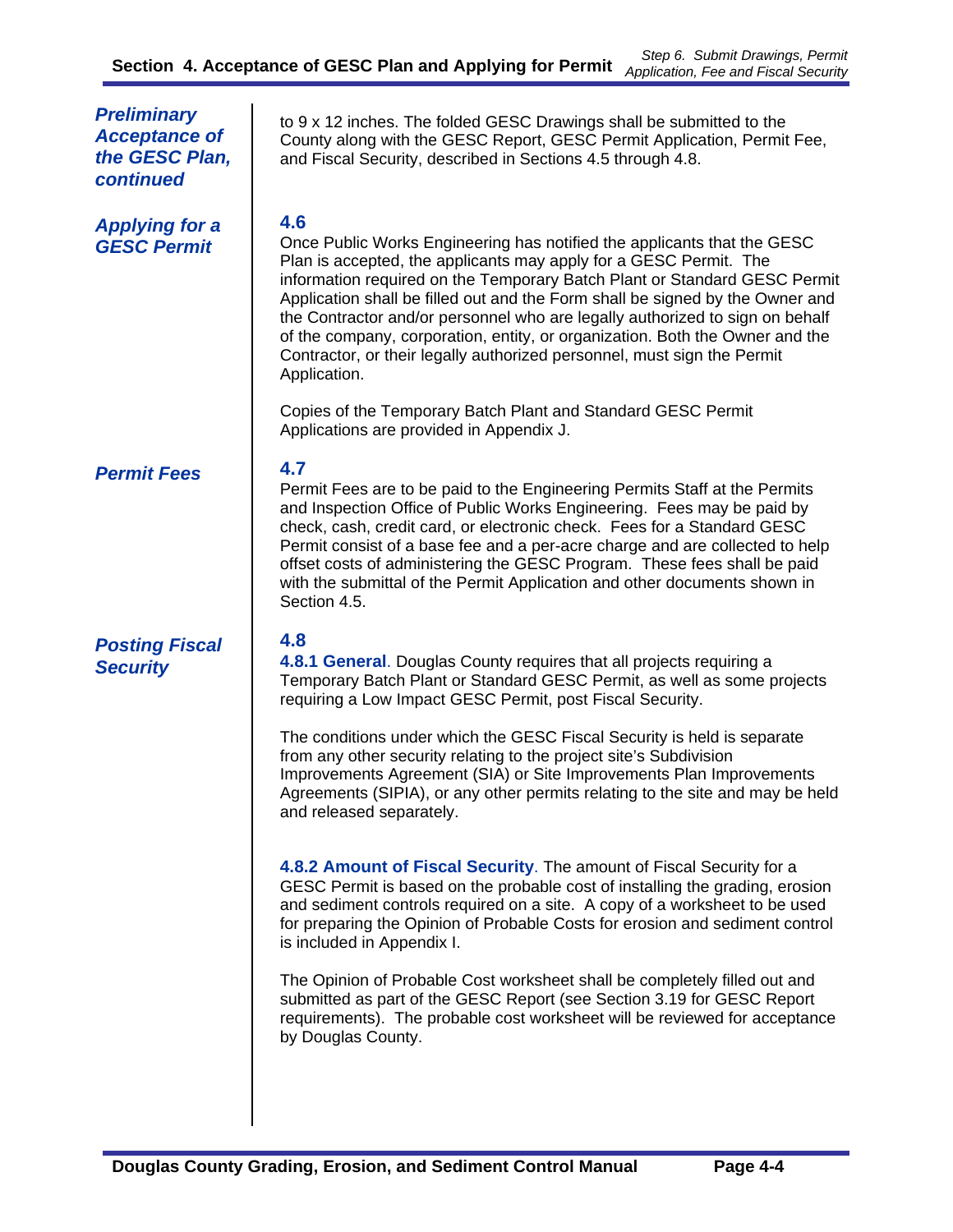*Posting Fiscal Security, continued* 

**4.8.3 Forms of Fiscal Security**. Douglas County accepts 3 different forms of security:

- *1. Cashier's Check 2. Irrevocable Letter of Credit*
- *3. Credit Card*

A copy of an approved Douglas County Irrevocable Letter of Credit Form is located in Appendix K.

Financial institutions have varying guidelines for cashier's checks; the applicant is advised to contact their financial institution to learn their regulations regarding cashier's checks. All fiscal security received will be deposited and held in a non-interest-bearing account.

The conditions of each form of security shall allow for the security to be held by Douglas County for a minimum of 1 year of holding with the possibility of renewal. The 1 year period should allow for completion of all GESC and Site Improvement Plan requirements, including time for revegetation to reach the required coverage (see Section 6.4). Information regarding the release of Fiscal Security is provided in Section 6.8.

**4.8.4 Expiration of Fiscal Security**. If the construction of the project and/or revegetation process takes longer than 1 year, the Permittee shall extend the posted letter of credit a minimum of 14 days prior to the expiration date. Failure to extend the Fiscal Security, for a minimum of 1 additional year, prior to the 14 day deadline shall result in the County drawing upon the Fiscal Security.

**4.8.5 Governmental Agencies**. Douglas County may waive Fiscal Security requirements from governmental entities based on an executed written agreement addressing GESC requirements, BMP implementation and revegetation.\*

**\***Source: Arapahoe County Grading, Erosion and Sediment Control Manual

*Permit Step 7: When ready, obtain the signed GESC Drawings and a copy of the GESC Field Manual. Sections 4.9 through 4.11 discuss Step 6.* 

*Final Acceptance* **4.9** 

*of GESC Plan* **4.9.1 Signed GESC Drawings**. The GESC Plan will be considered accepted when the submitted copies of the GESC Drawings are signed by the Public Works Engineering Director. Applicants will be notified by the County when the GESC Drawings have been signed and are ready to be picked up. Typically, signed GESC Drawings will be ready approximately 7 days after the GESC Drawings are submitted.